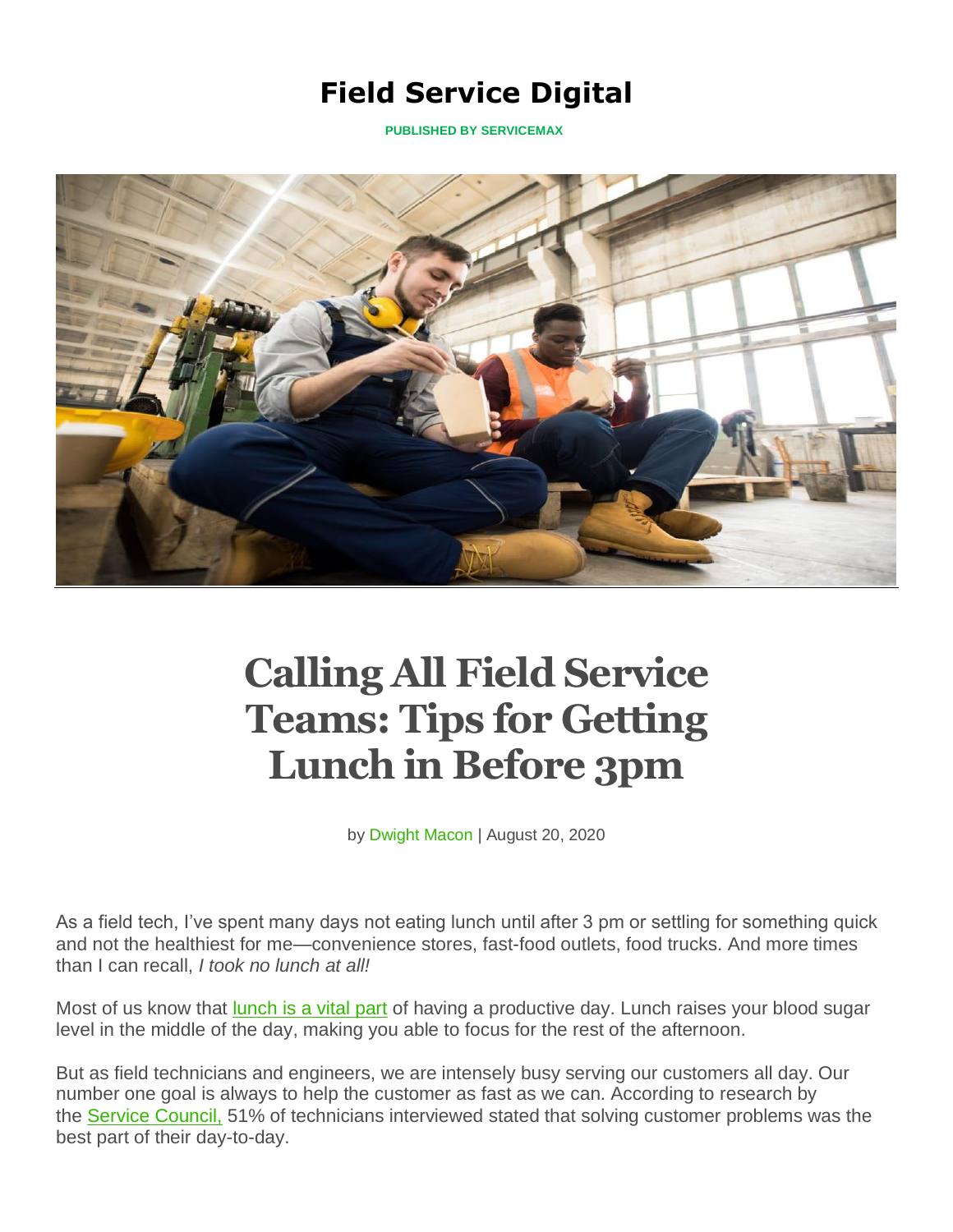But this focus on the customer often means that your needs, like eating lunch, often fall to the wayside. To help ensure lunchtime happens on time, below are some steps that technicians and managers can take.

#### **1. Technicians: Plan Ahead**

Pack your own lunch box. A simple, inexpensive cooler and thermos will keep hot what's hot, and cold what's cold for up to 6 hours. You don't (and should not) have to settle for [low-quality](https://hbr.org/2014/10/what-you-eat-affects-your-productivity) fast or junk food choices.

For quicker options, you can take advantage of pre-cooked heat & eat entrees or ready to cook meal kits like those from:

- HelloFresh
- Freshly
- Sun Basket
- Fresh and Easy
- Home Chef

With the myriad of options available for quick and healthy meals, simply taking the time to plan ahead for your lunch hour can make a big difference.

## **2. Technicians: Take Your Time**

For many techs, the day is not structured into manageable segments. Instead, it is catch-as-catchcan for rest breaks and meals. The workday is structured for you by so many work orders, signing into and out of calls, debriefing work orders, etc. But when it comes to meals, you are on our own. Lunch is left for *you* to plan.

Too often, techs "snack" through the day and suddenly it's after 3:00 pm. Lunch is a time to detach from routine tasks. A few tips on maximizing your lunchtime:

- Don't answer phone calls or check texts and emails
- Set up auto-responders in email and text to alert everyone that you are at lunch
- Unwind and enjoy your meal
- If you finish eating early, still take your full half-hour or hour to devote to 'being on break'

Taking the time to have a true break and not think about work will allow you to return [refreshed](https://www.psychologytoday.com/us/blog/changepower/201704/how-do-work-breaks-help-your-brain-5-surprising-answers) and ready to excel for the customer.